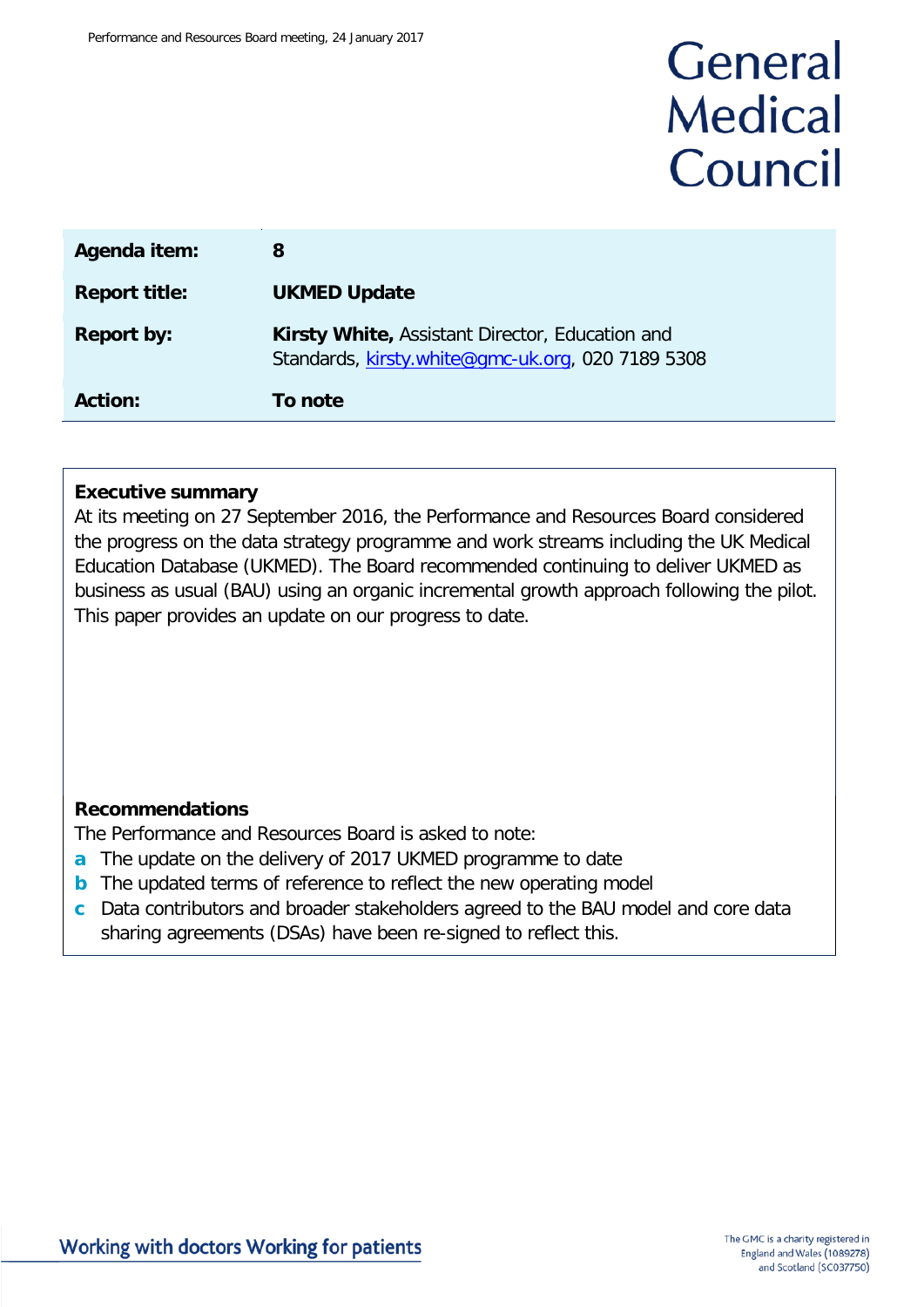#### **Progress to date**

**1** The Board is asked to note the progress of UKMED since September 2016 as follows.

#### Business as usual process

**2** The advisory UKMED Development Group met on 3 November 2016 and considered the evaluation of the Phase 1 pilot and options for moving to business as usual that were presented to the Performance and Resources Board. We recommended the incremental growth model for UKMED to allow flexibility in the cycle of delivery, to ensure time for information governance and to allow time to address any data quality issues in adding and linking new datasets. The Group endorsed this approach and will provide advice on the datasets and research applications to prioritise.

#### **Governance**

- **3** The terms of reference for the governance groups have been revised to reflect that we are no longer in a pilot project and have moved to a BAU model. They also incorporate feedback from the evaluation of the pilot to include additional responsibilities. The UKMED Development Group has been renamed as the UKMED Advisory Board (Annex A) and the UKMED Research Subgroup's Terms of Reference have been updated (Annex B).
- **4** The Data Strategy Programme Board which currently oversees UKMED will be revising its governance internally as it moves to BAU in 2017 also. UKMED will report to the revised Board covering Data, Research and Insight, which will be presented to the Strategy and Policy Board for consideration at its next meeting in February. This will allow central coordination, oversight and responses to requests for research.

#### 2017 cycle

- **5** An annual cycle for development was agreed with the aim of two tranches of applications and data extracts each year proposed (Annex C). There is resource to process up to ten applications for each tranche; we acknowledge that the cycle will need to be flexible and that overlaps between the two tranches will occur as they have in the pilot. We will monitor this situation.
- **6** From 6 December 2016 a new window for applications to undertake research using the UK Medical Education Database was opened. The deadline for submissions is 31 January 2017. So far, there are two groups of researchers who are preparing applications and a third tentative enquiry.

#### New data

**7** We have signed agreements for Prescribing Safety Assessment data, including overseas applications for the Foundation Programme and college exam data. There is one outstanding DSA for exam data; the Joint Committee of Intercollegiate Exams for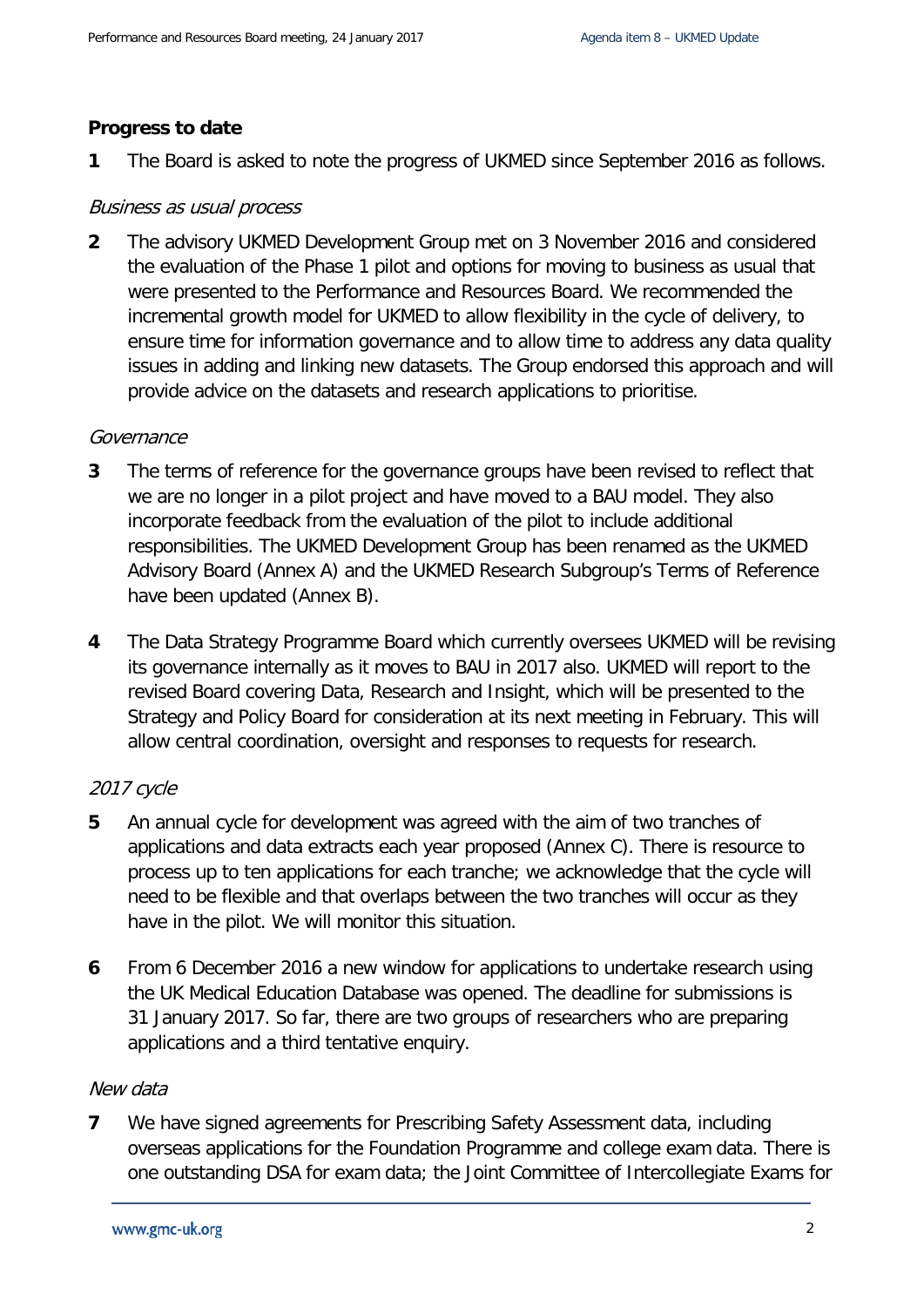the Royal Colleges of Surgeons is meeting later this month and we expect this DSA to be signed shortly after. We also received more detailed interview score data from the ORIEL recruitment database; the DSA for this is currently with HEE for review.

**8** At the last PRB meeting there were some concerns about cost recovery to deliver UKMED for those not contributing. There is a clear expectation from all involved in UKMED that any costs recovered should be shared across all contributors.

#### Additional training pathway analysis

- **9** The original project initiation document included use of UKMED data to describe training pathways to benefit regulatory bodies (for example value-add outcomes reports) and to track cohorts for workforce planners.
- **10** We received a draft report commissioned by the GMC on the potential to develop value-add analysis of undergraduate degree programmes. The report demonstrated that it would be possible to identify some variation in the performance of medical school graduates after accounting for prior attainment. However, the data available were measuring different aspects of performance eg Situational Judgement Tests (SJTs) compared to academic A Levels/Highers. From 2017 we will have more compatible measures eg SJTs on entry to medical school as well as on application to the Foundation Programme as well as academic outcome measures sat by large numbers of graduates (the Prescribing Safety Assessment and college membership exams).
- **11** The introduction of the Medical Licensing Assessment could provide a consistent and more comprehensive set of outcome measures to use in value-add analysis.
- **12** In 2017 we will undertake further work to identify the data required for work force planners to understand training pathways. We have initial meetings in place with some of our key stakeholders from January to discuss their detailed requirements.

#### Communications

**13** There have been some concerns raised about consent and the use of data in UKMED. The Data Protection Act does not require the GMC to obtain consent when it is processing personal data needed to perform its statutory functions. We have engaged with British Medical Association students and junior doctors as well as the Academy of Medical Royal Colleges Trainee Group throughout the project to provide reassurance that we are processing data legally. We are now responding to these queries along the same lines, to reassure doctors that their data is processed securely in the safe haven in accordance with data sharing agreements and fair processing notices and is not identifiable. The UKMED website has also been updated to reiterate this further.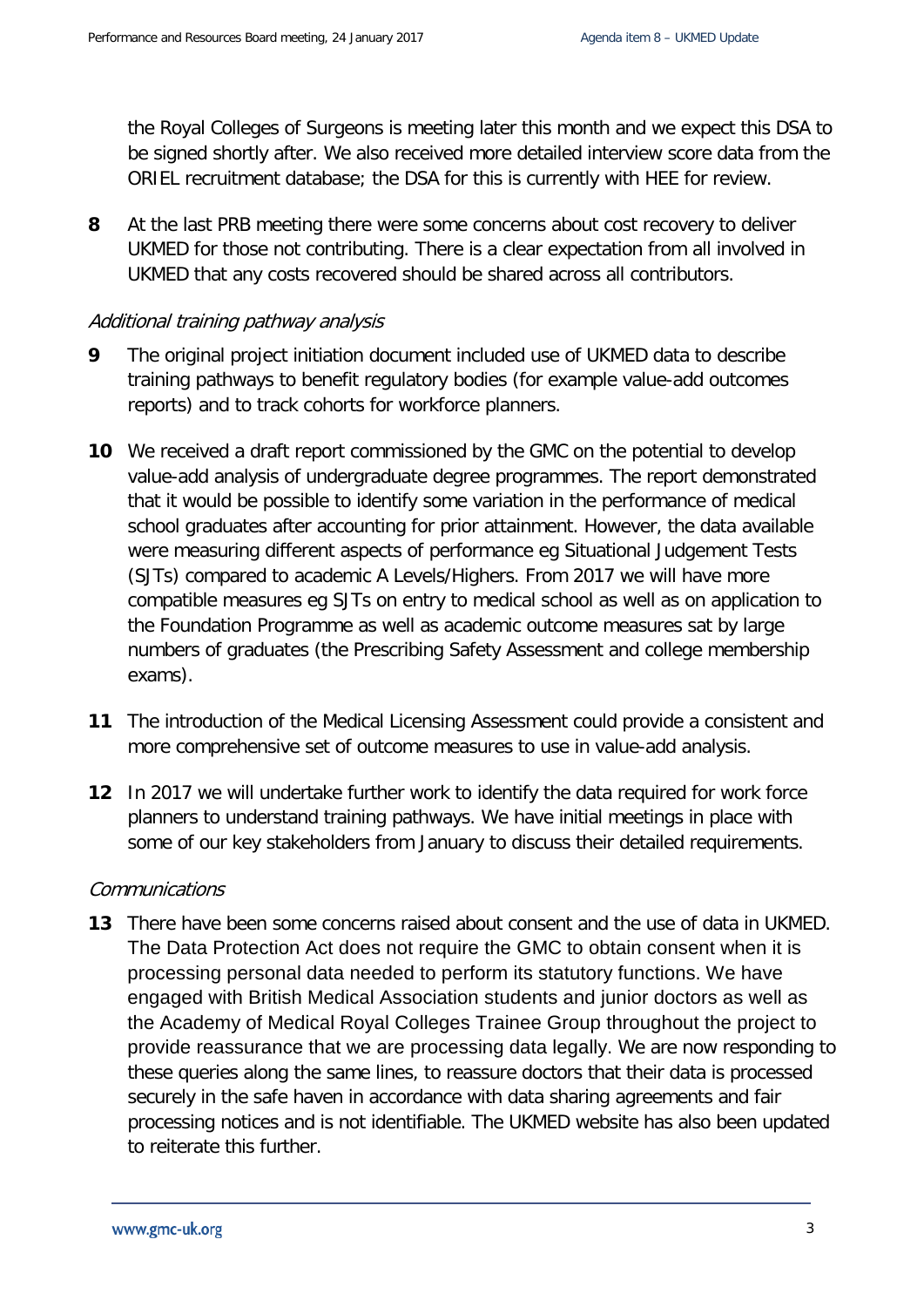#### **8 – UKMED update**

# General **Medical** Council

## **8 – Annex A**

### **UKMED Advisory Board**

### **Terms of reference**

#### **Background**

- **1** The UK Medical Education Database (UKMED) reflects a shared vision of data contributors, students and doctors to raise standards in medical education through a high quality database which can improve our understanding training pathways and support robust research into students' and doctors' progress and the assessment hurdles at each point on the pathway.
- **2** Each organisation involved in UKMED has a separate set of responsibilities and priorities but each also has a large stake in ensuring medical education is fair and supported by high quality evaluation.
- **3** In the pathfinder pilot phase the development of UKMED was guided closely by the UKMED Development Group, comprised of data contributors across the four countries, data subjects and independent academic input supported by the Medical Schools Council (MSC) and the General Medical Council (GMC). This ensured that the development of the database has been guided by those responsible for regulating, funding and delivering medical education as well and the students and doctors engaged in it.
- **4** As UKMED moves to a business as usual model, it is proposed that the UKMED Development Group is formalised and renamed the UKMED Advisory Board to reflect the continuing importance of this forum in providing advice on the development and use of the database.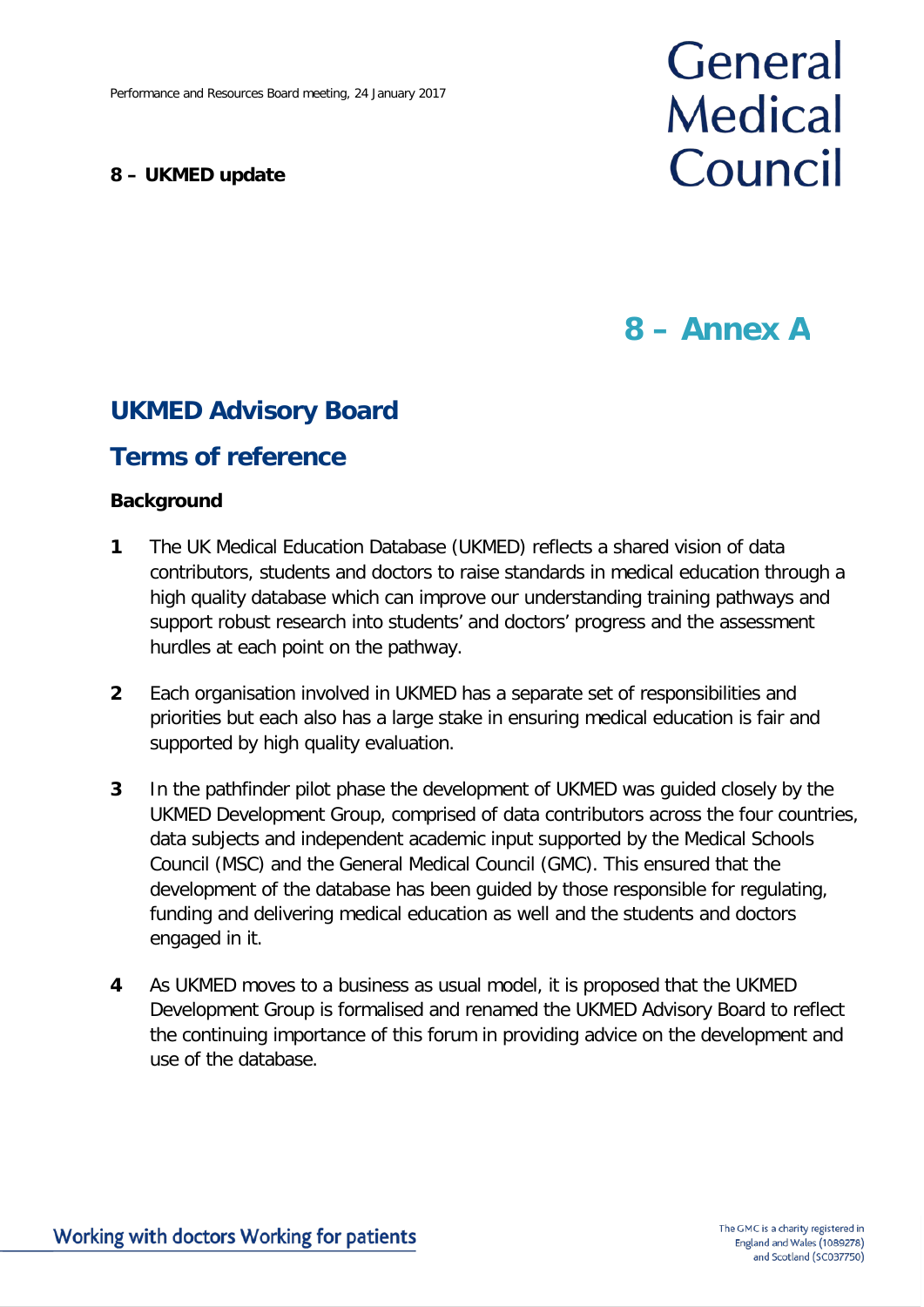#### **Legal Arrangements**

- **5** Those contributing data will remain data controllers according to their existing arrangements for using the data they hold. This means that they can receive and deal with research requests for their own information independently of UKMED.
- **6** The processes for data contributors and others to access UKMED data sets are published to ensure transparent and consistent approaches are applied for research and training pathway analysis.
- **7** The UKMED database is held at the GMC and data are shared by contributors with the GMC under data sharing agreements. The GMC is then sole data controller in respect of the use of the data shared into the UKMED database by UKMED participants.
- **8** As such the GMC has the legal responsibility to ensure that all agreements with data providers are adhered to absolutely. None of the boards, sub-groups or organisations participating in this project may require the GMC to take any action which would compromise its role as the Data Controller.

#### **Purpose**

- **9** The overarching purposes are:
	- **a** To provide advice to the GMC as data controller on the development and use of the database.
	- **b** Support the MSC in the development of the website and communications.
	- **c** To work within members' own organisations and together across organisations and networks to promote UKMED and optimise the use of the database within financial constraints to secure fair, high quality medical education**.**
- **10** Specifically, the UKMED Advisory Board will:
	- **a** Support the strategic development of the database, and provide advice on data use, including:
		- **i** The prioritisation of issues or research questions for exploration
		- **ii** The development of routine or ad hoc reports on education and training or training pathways, and consequently,
		- **iii** The prioritisation of new data sets.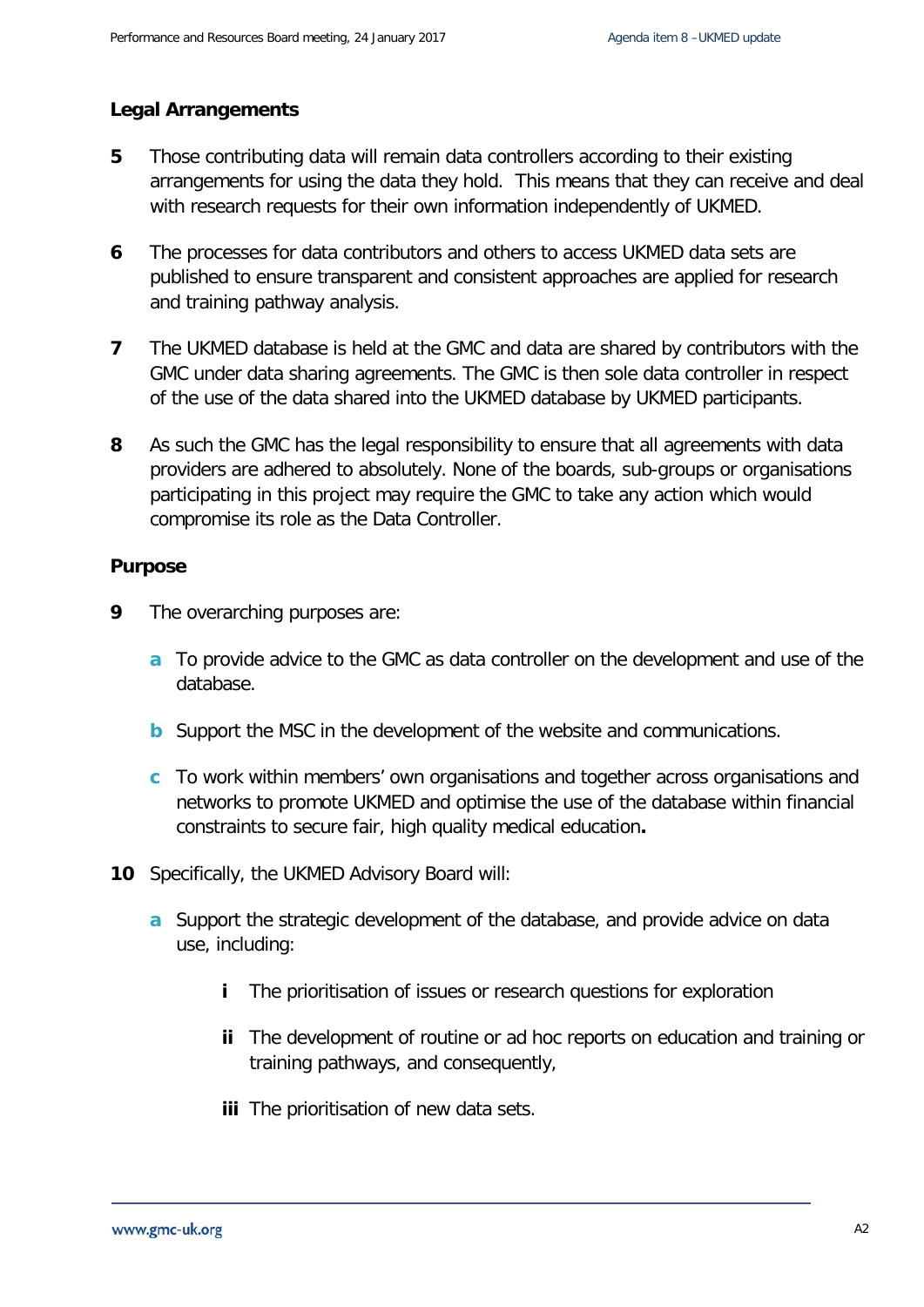- **iv** Identification of any requirements their organisations or stakeholder networks may have that could affect the collecting, storing, sharing and reporting on the data.
- **b** Receive reports and recommendations from the Research sub-group as to outputs and future research avenues and provide advice on any risks, concerns and opportunities presented by the findings
- **c** Work closely within members' own organisations and networks to enhance the quality of medical education data.

#### **Frequency**

**11** The Advisory Board will meet approximately two times per year, in line with the database development and research application cycles.

#### **Approach**

- **12** Advisory Board members are responsible for consultation within their respective organisations. The UKMED Advisory Board assumes that they are representing their organisation as whole and have the required mandates so to do.
- **13** To ensure that each organisation's and stakeholder networks' views are taken into account, in the event that members are not able to attend, they will endeavour to provide feedback on papers and/or nominate a representative to attend in their place.
- **14** The GMC and MSC are committed to seeking the advice of the Advisory Board at each stage, and particularly with regard to the reports that are published and the research proposals that are approved.
- **15** The Research sub-group's review of emerging research findings will be discussed in the Advisory Board prior to publication. Advisory Board members agree to not disclose discussions in order not to prejudice the publication of research reports.
- **16** The Advisory Board will be informed of research findings and may make recommendations but it will NOT block any unfavourable or controversial findings.

#### **Membership**

- **17** The Advisory Board will be chaired by Professor Steve Thornton Vice Principal (Health) Queen Mary's University London.
- **18** The Board will include data contributors and organisations who may, in time contribute data which will help future-proof the UKMED database. Table 1 indicates the current and future proposed membership of the Board.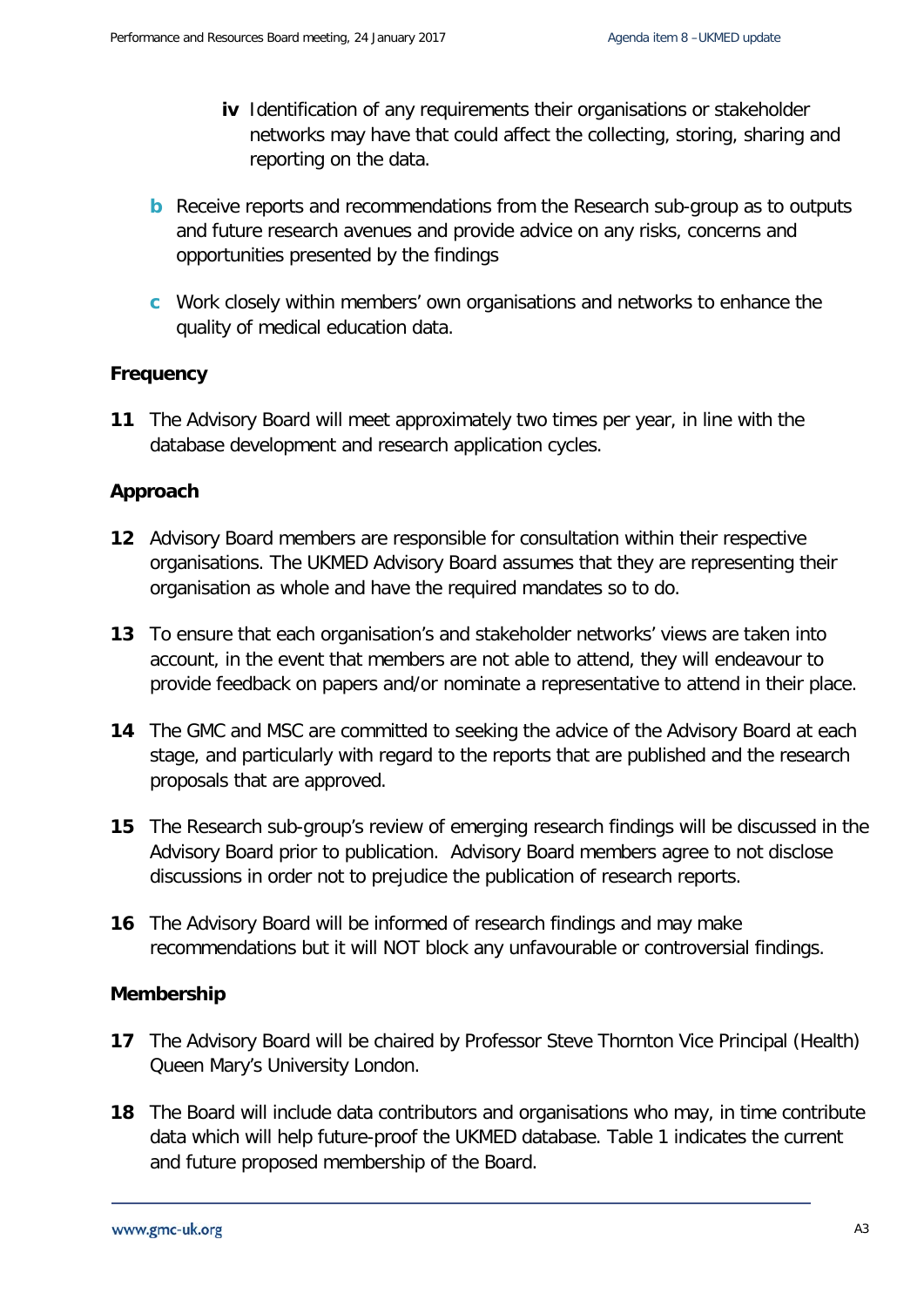#### **Table 1 UKMED Advisory Board membership**

| Organisation                                                               | <b>Data Contributor</b>                                          |
|----------------------------------------------------------------------------|------------------------------------------------------------------|
| Academy of Medical Royal Colleges                                          | Yes - on behalf of individual medical<br>colleges and faculties. |
| AoMRC Academy Trainee Doctors Conference<br>of Postgraduate Deans          | No - representing the data subjects                              |
| <b>BMA Medical Students Committee.</b>                                     | No - representing the data subjects                              |
| <b>BioMedical Admissions Test (BMAT)</b>                                   | Potential future data contributor                                |
| Conference of Postgraduate Medical Deans of<br>the United Kingdom (COPMeD) | Yes                                                              |
| Graduate Australian Medical School<br>Admissions Test (GAMSAT)             | Yes                                                              |
| <b>General Medical Council</b>                                             | Yes                                                              |
| <b>Health Education England</b>                                            | Yes                                                              |
| <b>Medical Schools Council</b>                                             | Yes                                                              |
| <b>NHS Education Scotland</b>                                              | Yes                                                              |
| <b>NIMDTA</b>                                                              | Yes                                                              |
| UK Clinical Aptitude Test (UKCAT)                                          | Yes                                                              |
| <b>UKFPO</b>                                                               | Yes                                                              |
| <b>Wales Deanery</b>                                                       | Yes                                                              |
| Independent academic                                                       | <b>No</b>                                                        |
| Research subgroup chair                                                    | <b>No</b>                                                        |

**19** The representatives named in Table 1 may nominate deputies to attend a given meeting by contacting [Info@ukmed.ac.uk](mailto:Info@ukmed.ac.uk) in advance.

#### **Review**

**20** The chairmanship and membership of the group will be reviewed in 2018, following one full cycle of business as usual activity. The current Chair would be permitted to stand for election for one further term of three years.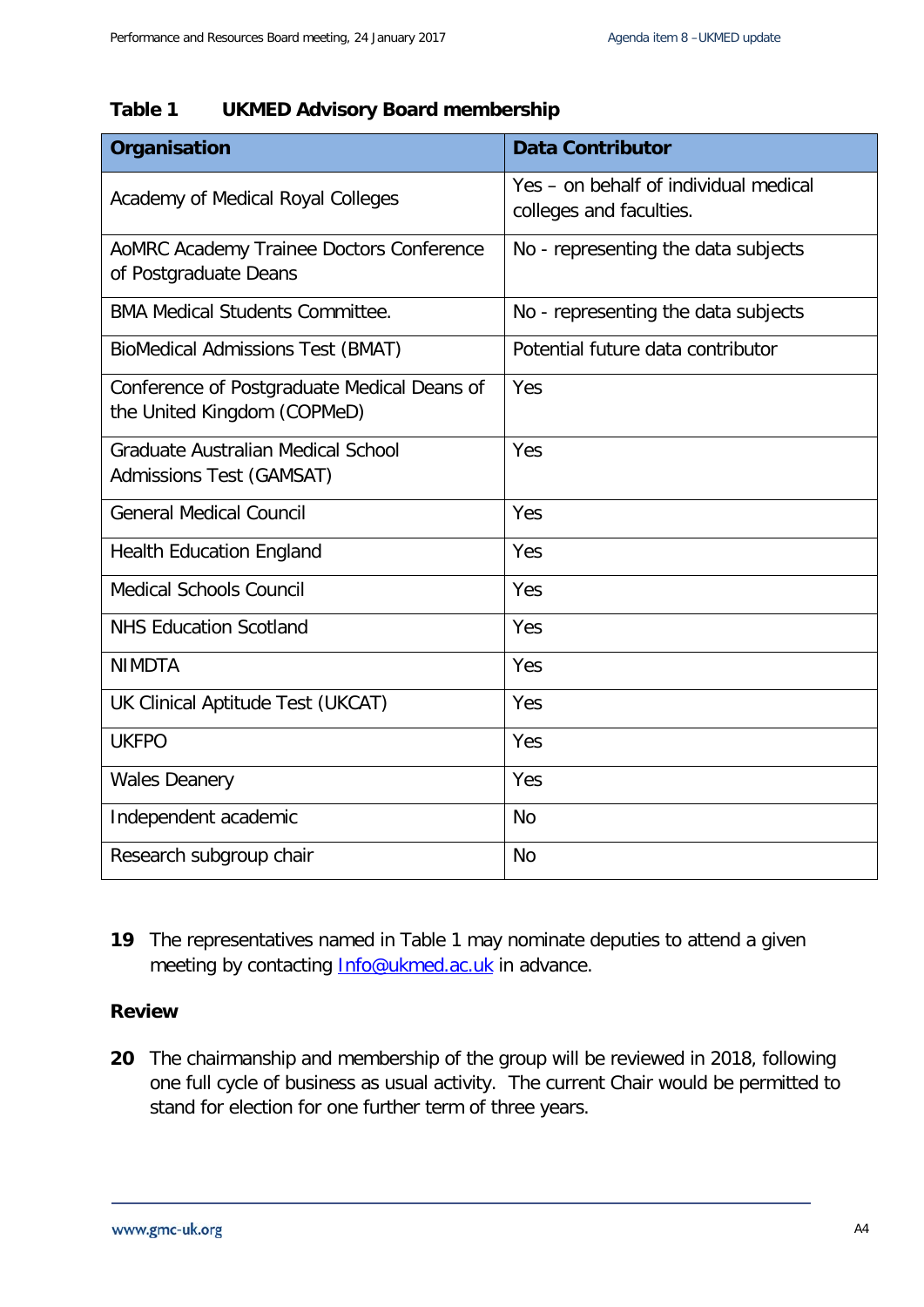#### **8 – UKMED update**

# General **Medical** Council

## **8 – Annex B**

## **UK Medical Education Database Research Subgroup**

### **Terms of Reference**

- **1** The UKMED Research sub-group will support the UKMED Advisory Board by providing expert academic support.
- **2** This group will be expected to undertake the following tasks:
	- **a** Keep under review the process and the form to be used by researchers applying for access to data and capture lessons learnt after each application round.
	- **b** Recommend and advertise the submission dates for research proposals to be considered for approval by the Advisory Board.
	- **c** Assess submissions using the published criteria only and make an overall recommendation on the quality of each research proposal. The assessment will be submitted to the UKMED Advisory Board.
	- **d** Encourage collaboration and engagement between researchers with similar proposals.
	- **e** Review draft research findings and provide advice to the UKMED Advisory Board on the extent to which the research has met the aims outlined in the proposal and the analysis has used the data appropriately.
	- **f** Alert the UKMED Advisory Board if opportunities for funding UKMED research arise.
	- **g** Promote the research opportunities that UKMED offers.
- **3** On the basis of research applications, to identify any gaps in the UKMED datasets that impede our understanding of medical education pathways and assessment hurdles.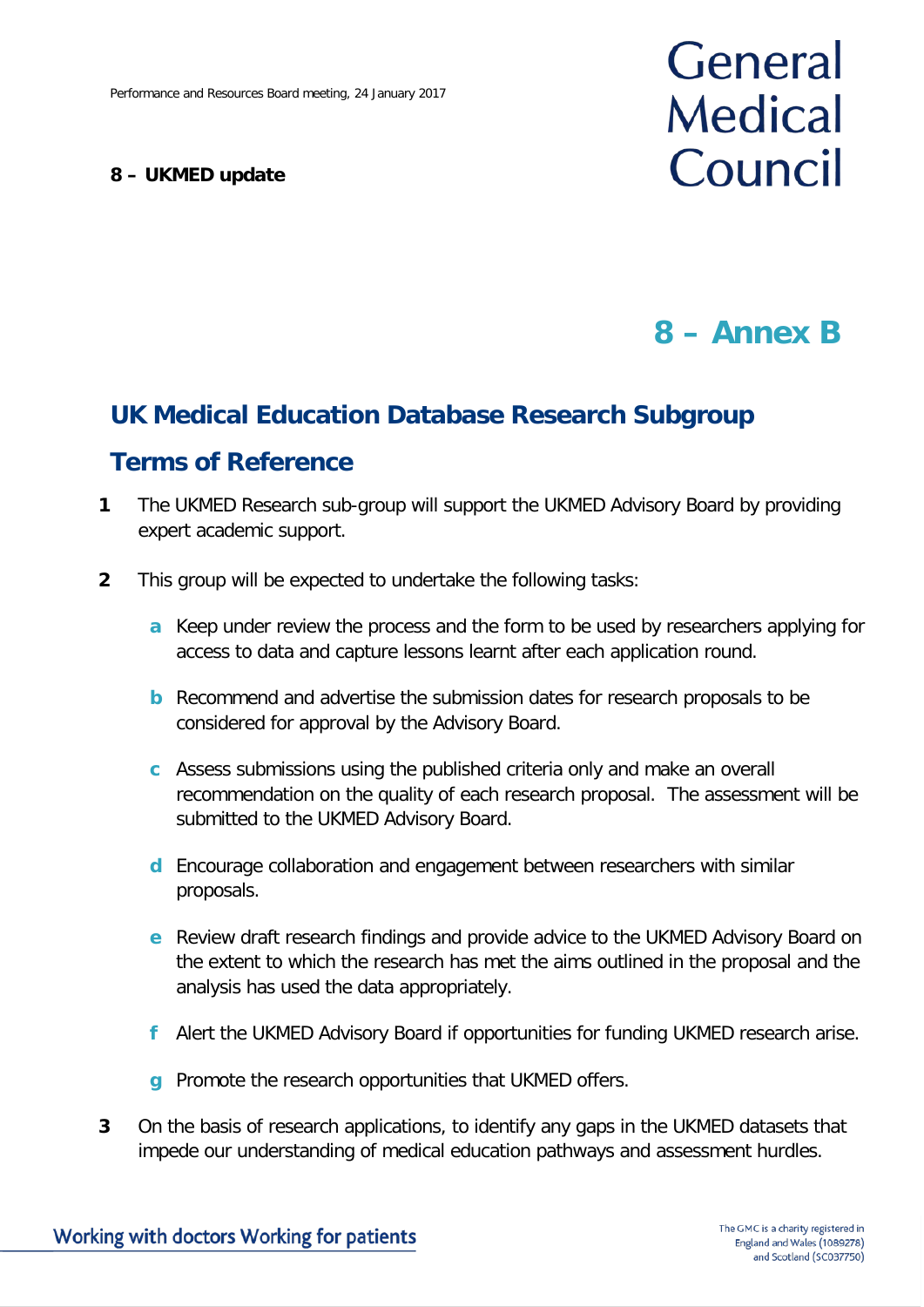#### **Membership**

- **4** The UKMED Advisory Board will nominate a chair for the research sub-group. This person will be a member of the UKMED Advisory Board and convey the sub-group's assessments and advice to the Board.
- **5** The chair of the research sub-group will update the chair of the UKMED Advisory Board following sub-group's meetings.
- **6** The group will seek out appropriate expertise to discharge its duties, this is likely to include:
	- **a** Statistical / psychometric expertise
	- **b** Qualitative research expertise
	- **c** Undergraduate educationalist
	- **d** Postgraduate educationalist
	- **e** Other relevant expertise as required (e.g. data protection, NHS workforce)
- **7** Data contributors will be invited to provide data expertise and the specific context to the Research sub-group's meetings on a per-project basis. The nominated member does not need to be the same person as representing the data contributor on the UKMED Advisory Board
- **8** Membership of the research sub-group will be reviewed at regular intervals (and at least once every three years) by the UKMED Advisory Board.